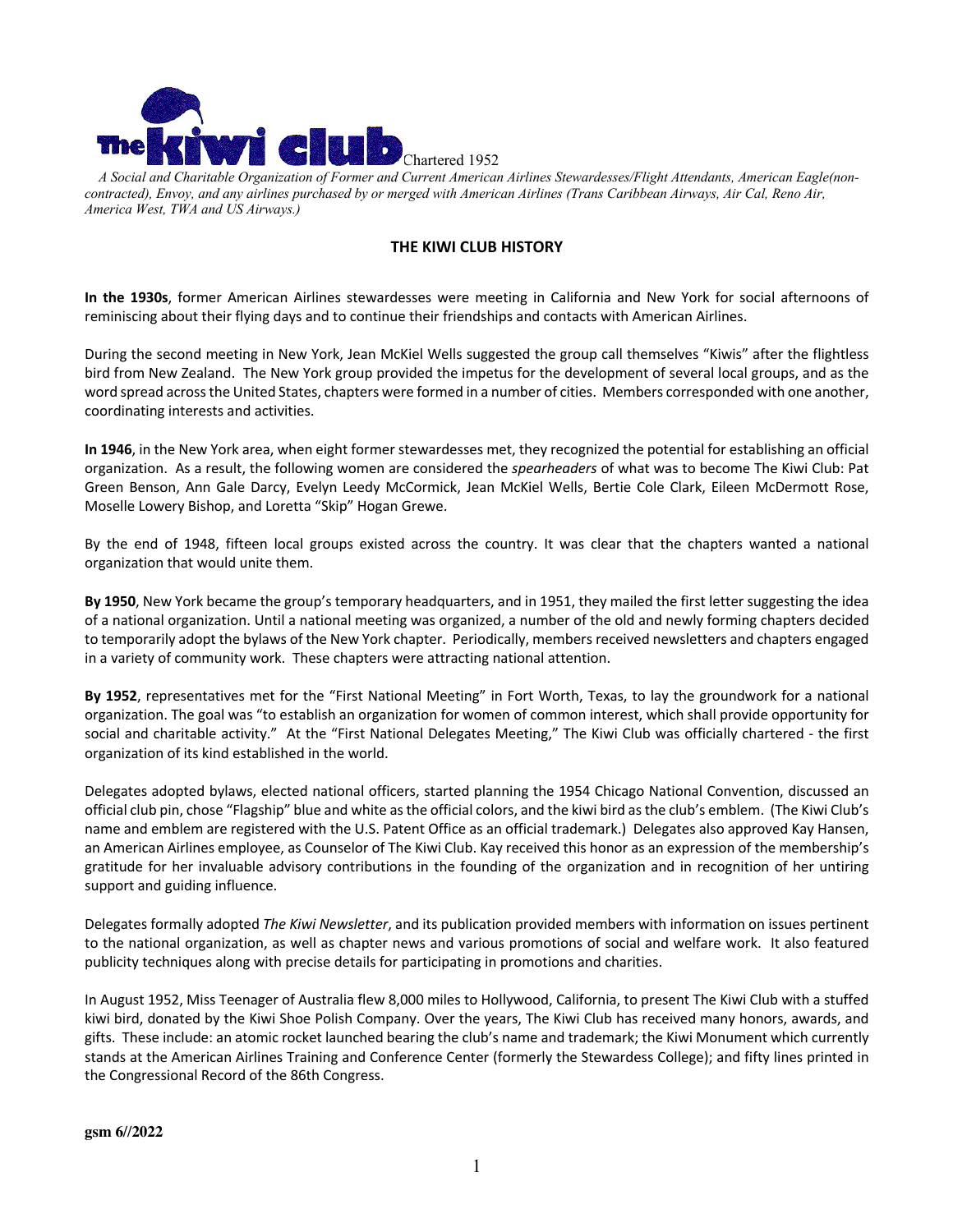**In 1954**, at the First National Kiwi Convention in Chicago, Illinois, the delegates adopted amendments to the bylaws and elected a new slate of officers. In a fitting tribute, Life Memberships were presented to the first four Stewardesses who flew for American Airways in 1933: May Bobeck, Velma Maul, Agnes Nohava and Marie Allen. (American Airways became American Airlines in 1934.)

In 1955, American Airlines issued a memorandum on the nature and activities of The Kiwi Club. It included this telling passage: "These ladies have created a definite social and civic force, a new contribution arising from the airline industry. It is another first for American Airlines – by ex-AAers – which is about as high a tribute as the company can receive."

In 1956, at the 2<sup>nd</sup> National Convention in Dallas, Texas, National Honorary Memberships were established in the bylaws. Only three people have received National Honorary Membership: C.R. Smith, President and CEO of American Airlines and a great supporter of The Kiwi Club (1956); Jane Wyman, actress, who starred in "Three Guys Named Mike," a movie portraying an American Airlines stewardess (1956); and Mary C. Raymond, American Airlines/Kiwi Liaison (2000).

On November 21, 1957, American Airlines dedicated its new stewardess training facility, the Stewardess College, in Fort Worth, Texas. The Kiwi Monument was also dedicated with a "Shining of the Wings" ceremony.

In 1958, during the 3<sup>rd</sup> National Convention in Los Angeles, California, it was resolved that chapter presidents should be invited to the National Spring Board Meeting held in the odd numbered years between conventions. (Later this meeting became "Spring Workshops" and changed once again to "Spring Seminar.") An Advisory Board of National Past Presidents was established. The Kiwi Club was listed in the Encyclopedia of American Associations.

In 1959, The Kiwi Club established The American Airlines Stewardess Uniform Collection Project and added Life Membership status to the bylaws.

**In 1960**, at the 4th National Convention in Washington, DC, major bylaw revisions were completed. Temporary employment positions, known as "Profitunities," enabled Kiwis to work as receptionists and hostesses.

In 1961, the Kiwi Assistance Program (KAP) started as a test in Chicago. These Kiwis assisted American Airlines recruiters with stewardess interviews throughout the United States. In 1962, the Kiwi Assistance Program (KAP) went national, and by 1963, the program functioned in seven cities across the country.

**In 1962**, at the 5th National Convention in New York City, New York, a special tribute was made to the eight "wonderfulcourageous girls whose devotion and tireless efforts culminated in the national organization of The Kiwi Club." Those honored were: Pat Green Benson, Ann Gale Darcy, Evelyn Leedy McCormick, Jean McKiel Wells, Bertie Cole Clark, Eileen McDermott Rose, Moselle Lowery Bishop and Loretta "Skip" Hogan Grewe.

In the spring of 1963, The Kiwi Club received its first donation from a Kiwi chapter, requesting the money be used for a "Kiwi Foundation," to aid "a Kiwi in a quandary." (Note: This new "Foundation" was discussed with delegates during the 1964 Tulsa Convention.) On May 8, 1963, The Kiwi Club became international, with a chapter affiliating in Germany.

**In 1964**, at the 6th National Convention in Tulsa, Oklahoma, delegates voted on whether The Kiwi Club should establish a national charity, and whether the charity should benefit Kiwis. A committee was appointed to outline and organize a National Kiwi Fund. All Kiwis were urged to send in their ideas about this project. (Note: A report was prepared and discussed during the 1966 Boston Convention.)

In 1966, at the 7<sup>th</sup> National Convention in Boston, Massachusetts, the National Kiwi Fund Committee presented their report and delegates approved the establishment of the fund. The National Kiwi Fund, supported by one dollar of each member's dues, would be available to Kiwis in need after 1968. Also, at the 1966 Convention, C.R. Smith (American Airlines Chairman) and Marion Sadler (American Airlines President) presented three silver trophies to The Kiwi Club, suggesting that the trophies be used as awards.

In 1967, The Kiwi Club introduced a Kiwi Briefing Manual for Kiwi members.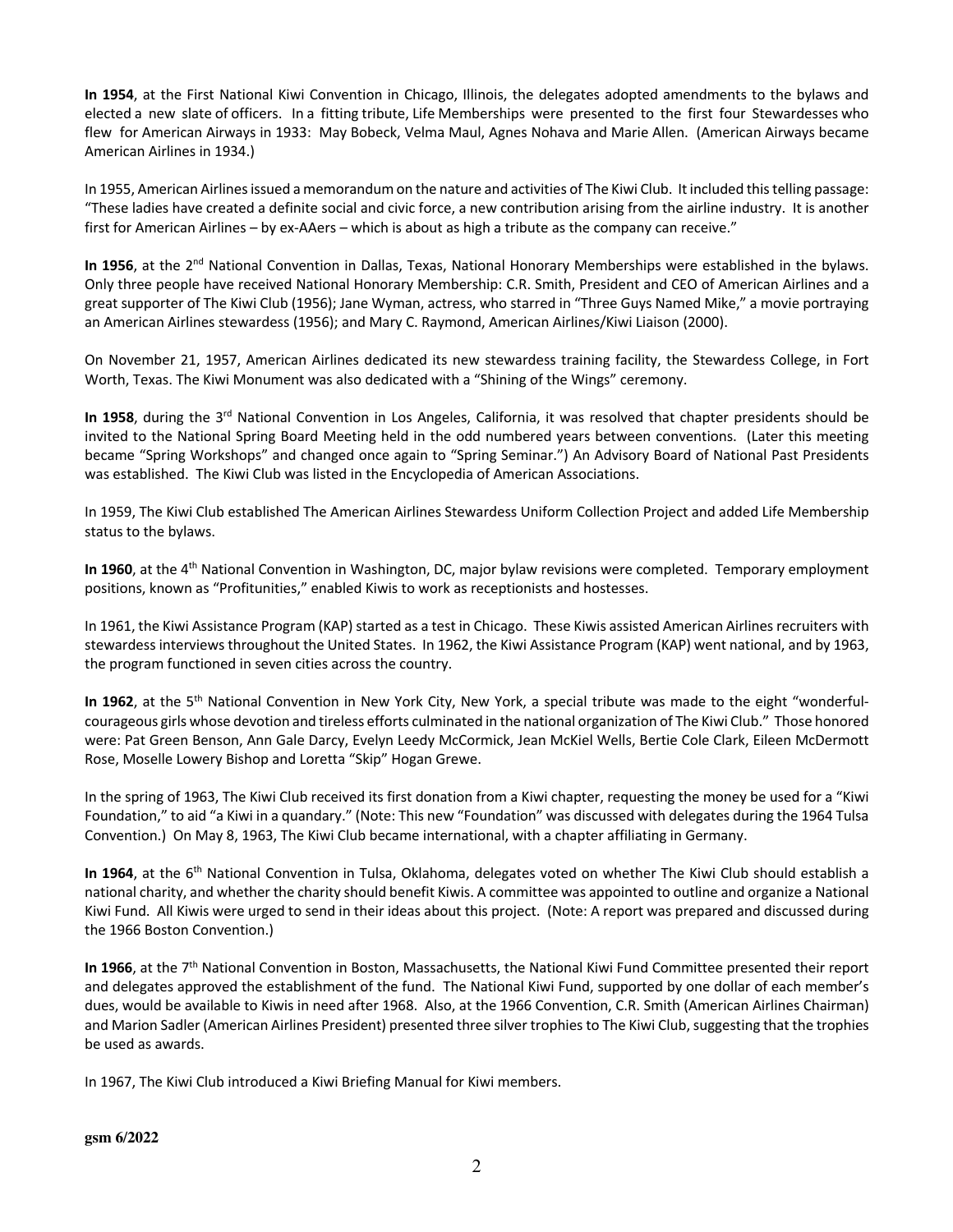**In 1968**, at the 8th National Convention in San Francisco, California, The National Kiwi Fund was officially activated. The delegates adopted a new bylaw, Member at Large (MAL), allowing membership status for those unable to participate in a local chapter. Delegates approved the National Board's recommendations of an Active Advisory Board consisting of the last three Past National Presidents, and that National Life Membership be given to the outgoing Past National President after completion of three terms on the Active Advisory Board. The Kiwi Club appointed a National Kiwi Assistance Program (KAP) Chairperson because the Kiwi Assistance Program (KAP) expanded in order to assist American Airlines with the recruitment of stewardesses for the company's 1970 projection of 5,000 on-line stewardesses.

**In 1970**, at the 9th National Convention in Phoenix, Arizona, the Kiwi Speaker Program (KSP) was introduced as a joint venture between American Airlines and The Kiwi Club. American developed this program to increase the public's awareness of American Airlines, its routes, destinations, and equipment. The company encouraged Kiwis to give speeches, slide presentations, and packing demonstrations to groups. American interviewed and hired many Kiwis throughout the country. In January 1970, a successful pilot program, in three cities, enabled the Kiwi Speaker Program (KSP) to increase system wide later that year.

In 1971, it was established that National Board members would have their hotel expenses paid for meetings, workshops, and conventions.

In 1972, at the 10<sup>th</sup> National Convention in Fort Worth, Texas, The Kiwi Club addressed concern over its declining membership.

In 1973, the bylaws included the word "flight attendant" alongside the word "stewardess."

In 1974, at the 11<sup>th</sup> National Convention in Los Angeles, California, jointly hosted by six Southern California chapters, biennial national dues replaced annual dues and delegates defeated changing the club's name to "Kiwi Club International."

In 1975, Counselor of The Kiwi Club, Kay Hansen, retired from American Airlines. Kiwis presented her with a 14-karat gold kiwi pin/pendant. The group also honored her with a fitting tribute. Kay became The Kiwi Club's American Airlines Kiwi Counselor for Life and she fulfilled this role until her death in 1989.

In 1976, at the 12<sup>th</sup> National Convention in Chicago, Illinois, the delegates approved the National Board's recommendation that The Kiwi Club support a national charity. A national charity was not intended to replace the National Kiwi Fund or any local chapter charitable efforts, but to engage chapters and members at large in a national effort of philanthropy and unity. The Kiwi Club introduced its first male member and also Louise Knowles, the new American Airlines/Kiwi Liaison.

In October 1977, The Kiwi Club wanted the membership's input regarding the adoption of a national charity. The club sent ballots, and by November members voted overwhelmingly in favor of what was designated "The Kiwi Club Endeavor."

In 1978, at the 13<sup>th</sup> National Convention in Nashville, Tennessee, delegates amended the bylaws to accept current American Airlines flight attendants into The Kiwi Club. (Previously, membership was limited to former stewardesses/flight attendants.) Also, the wording of "on-line" was changed to "current" flight attendants. The membership voted to adopt The United States Olympic Committee (USOC) as The Kiwi Club's first Endeavor to unite all members of the organization. Almost all Kiwis were involved in local community philanthropic projects.

On October 21, 1979, a nation-wide Jog-Walkathon, in cooperation with American Airlines, was held as the first annual Kiwi Club Endeavor Day with 100% of the proceeds donated to the United States Olympic Committee (USOC.)

In 1979, after American Airlines promoted Louise Knowles, she could no longer serve as The Kiwi Club's Liaison. (Louise passed away in 1983.) Mary C. (Sullivan) Raymond became The Kiwi Club's new Liaison and attended her first National Board meeting in Houston.

**In 1980**, at the 14th National Convention in Washington, DC, Mary C. (Sullivan) Raymond was introduced to all attendees as The Kiwi Club's new American Airlines/Kiwi Liaison. It was recommended that the Parliamentarian should be The Kiwi Club's Endeavor Coordinator.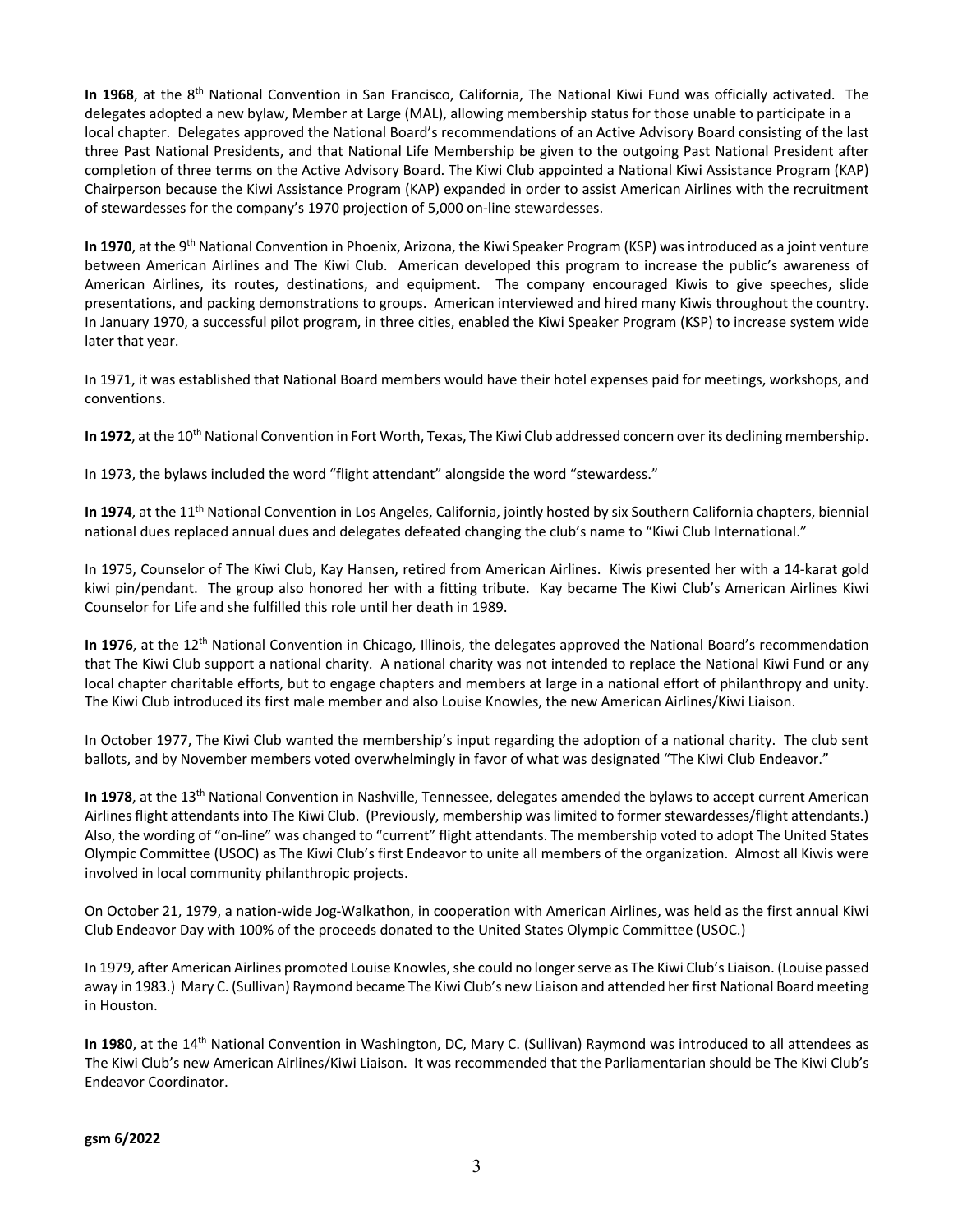In September 1980, the National Board approved the first week in November as "National Fundraiser Week", and encouraged chapter participation in local fundraisers for the United States Olympic Committee (USOC). In 1981, The Kiwi Club initiated an Endeavor Fundraising Week when Kiwis could donate the cost of training one Olympic hopeful for one day at the United States Olympic Committee (USOC) training center.

**In 1982**, at the 15th National Convention in San Diego, California, the first week in November of the *odd* year in each term was established as National Endeavor Week. Kay Hansen, American Airlines/Kiwi Counselor for Life returned the pin/pendant (originally presented to her in 1975) to The Kiwi Club and requested that it be passed on to each incoming National President. In the fall of 1983, The Kiwi Club's national newsletter changed format and became *The Kiwi Kaleidoscope* with two co-editors serving.

**In 1984**, at the 16th National Convention in Dallas, Texas, a *spearheader fund* was established for new chapters. A program was re-introduced whereby American Airlines flight attendant trainees would be informed about The Kiwi Club.

In 1985, a National Uniform Coordinator position was established to oversee The Kiwi Club's uniform collection. The Kiwi Club brochure for prospective members was updated and redesigned. In an effort to increase membership, and with the permission of American Airlines, these brochures were placed in flight attendants' mailboxes. The National Officers' Manual was placed on a word processor.

In 1986, at the 17<sup>th</sup> National Convention in Phoenix, Arizona, it was noted that the Kiwi Speaker Program (KSP) changed its name to Sales Representatives/Associates and each sales office determined its particular needs and requirements for these positions.

The Kiwi Club began to computerize starting with the membership records. The process was a monstrous task of transferring records from 3x5 cards to the computer.

In 1987, it was determined that stewardesses/flight attendants from airlines that were either purchased by or merged with American Airlines were eligible for membership in The Kiwi Club; because of this decision, AirCal flight attendants were invited to become Kiwis following the acquisition of AirCal by American Airlines. The Kiwi Assistance Program (KAP) duties were eliminated from the National Secretary's duties, as the program no longer existed. During Endeavor Week of 1987, it was announced that contributions made by The Kiwi Club to the United States Olympic Committee (USOC) totaled over \$100,000.00.

**In 1988**, at the 18th National Convention in Boston, Massachusetts, American Airlines established a special Sabre "Star" file for Kiwis traveling on American Airlines flights to Kiwi conventions. "Road Shows" were introduced as a Kiwi recruitment program to increase membership from the American Airlines flight attendant corps.

In 1989, The Kiwi Club initiated the "Save the Kiwi Monument" effort. The monument was refurbished and relocated to a courtyard at the American Airlines Learning Center (formerly the Stewardess College) using donations from Kiwis and matching funds from American Airlines. At the 1989 Spring Seminar, the Kiwi Monument was formally rededicated, and eighteen Kiwis celebrated the 50th anniversary of their graduation from stewardess school. An exhibit titled "American Airlines Stewardesses/Flight Attendants, 1933-1989" opened at the Oklahoma Air & Space Museum. The National Board attended the opening and was recognized and honored at a reception.

In 1990, at the 19<sup>th</sup> National Convention in San Francisco, California, delegates voted to retire the silver trophies that The Kiwi Club had received over the years because they were worn and fragile. Prior to this time, these trophies were presented to award winners at conventions. (Note: The honors are still given at conventions.)

The membership learned of the passing of the beloved Mr. C.R. Smith (April 4, 1990), the honored aviation pioneer and leader of American Airlines. He was an honorary Kiwi and supported The Kiwi Club from its inception.

Also in 1990, The Kiwi Club Archivist appealed to the club for help. She had saved articles, photographs, and memorabilia for years and wanted someone to help catalog and store these items. The Kiwi Club named an Assistant Archivist. The Kiwi Club Archives remain active and continues to seek donations of uniform items and American Airlines memorabilia.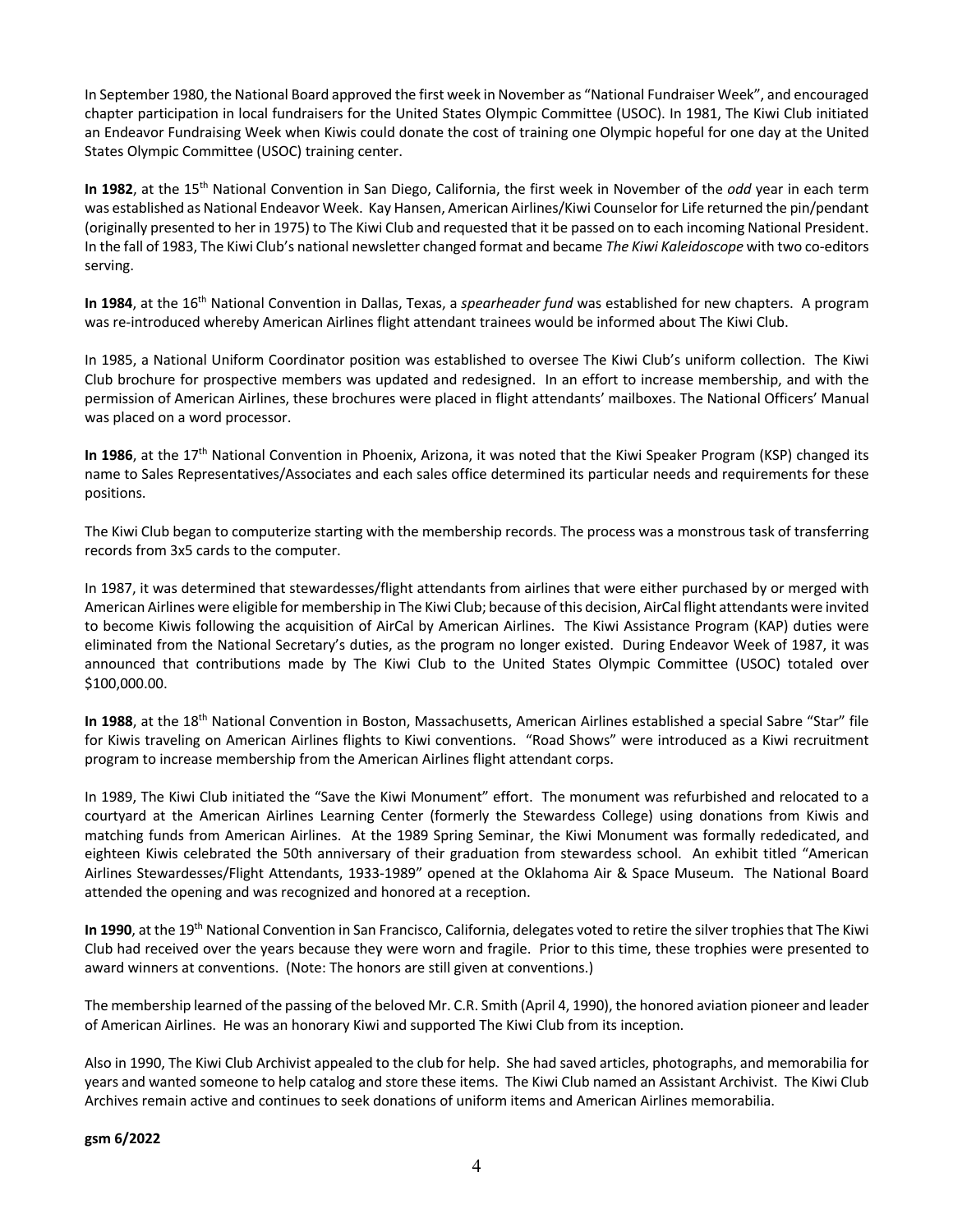In 1991, reproduction began of the first American Airlines stewardess uniforms. Agnes Nohava Hincks (one of the first four hired by American Airways) wore the 1934 uniform reproduction when she was invited to and attended a flight attendant graduation at the American Airlines Learning Center. The Kiwi Club maintains the patterns for some uniforms, enabling future uniform reproductions. Also in 1991, the Assistant Archivist became the American Airlines C.R. Smith Museum Volunteer Coordinator, working closely with the Director, in an effort to display uniforms and other Kiwi memorabilia in the new museum.

In 1992, at the 20<sup>th</sup> National Convention in Atlanta, Georgia, the National Board introduced The Kiwi Club's Gift Membership Program. The club completed the replication of the two earliest stewardess uniforms, and they became part of The Kiwi Club's Uniform Collection. The club's contributions to the United States Olympic Committee (USOC) totaled over \$128,000.00.

It was noted that a display case was donated to The Kiwi Club at the American Airlines Learning Center (formerly the Stewardess College) to exhibit items from the club's archival collection.

Also in 1992, *The Kiwi Directory* was published. This book listed all current members, addresses, phone numbers, chapter affiliation (or member at large), year of graduation, and gave a cross-reference of maiden names. It also included the bylaws, history, awards and recipients, and other useful membership information. (Because the directory was produced and published independently by *The Kiwi Kaleidoscope* coeditors, and sold for the price of printing only, The Kiwi Club did not incur any expenses.)

In the fall of 1993, *Wings of Excellence*, was written and published by author, Gwen Mahler. The book chronicled the sixtyyear history of the American Airlines stewardess/flight attendant. Members of The Kiwi Club and The Kiwi Club Archives provided many pictures, articles, and memorabilia to the author, and she devoted one chapter to The Kiwi Club.

In 1994, at the 21<sup>st</sup> National Convention in Houston, Texas, delegates approved to retain a charitable National Endeavor, and voted to change the National Endeavor recipient in accordance with The Kiwi Club's procedures. No new recipient could be voted upon until proposed and prospective National Endeavor charitable recipients were thoroughly researched and evaluated in accordance with The Kiwi Club guidelines. (Note: Those charities would be presented to the delegates for a vote at the 1996 convention.)

In 1994, the first American Airlines current flight attendant was elected to serve as The Kiwi Club's National President.

In 1995, the early American Airlines stewardess uniform patterns were completed and stored in The Kiwi Club Archives. Also, The Kiwi Club supported the American Airlines DC-3 Coalition/Hangar Project at the American Airlines C.R. Smith Museum with the purchase of personalized bricks that were used as the flooring around the DC-3. In June 1995, an 800 number was installed to assist Kiwis and prospective members in obtaining information about The Kiwi Club and introduced the "Just A Minute" - The Kiwi Club Historical Highlights featuring "Milestones noted in The Kiwi Club Minutes since 1950."

In 1996, at the 22<sup>nd</sup> National Convention in Chicago, Illinois, delegates were presented with two prospective charitable recipients: The Wings Foundation and the Susan G. Komen Breast Cancer Research Foundation. (The Wings Foundation, operated by American Airlines flight attendants, assists flight attendants who are seriously ill, disabled or suffering hardships.) Delegates voted to change the recipient of the National Endeavor to The Wings Foundation. It was noted that The Kiwi Club membership donated a total of \$129,899.86 to the United States Olympic Committee (USOC) from 1977 to 1996.

It was also noted that The Kiwi Club National Executive Board had completed their computerization and each of the National Officers was now equipped with a computer. The Kiwi Club's membership records were transferred to an updated computer program developed to streamline operations and keep better track of membership records and accounting. Also, all Kiwi Club bank accounts were placed in the American Airlines Credit Union.

*The Kiwi Kaleidoscope*, The Kiwi Club's national newsletter, became a tabloid-style publication with a larger format. The revised publication provided members with more national and local news and information.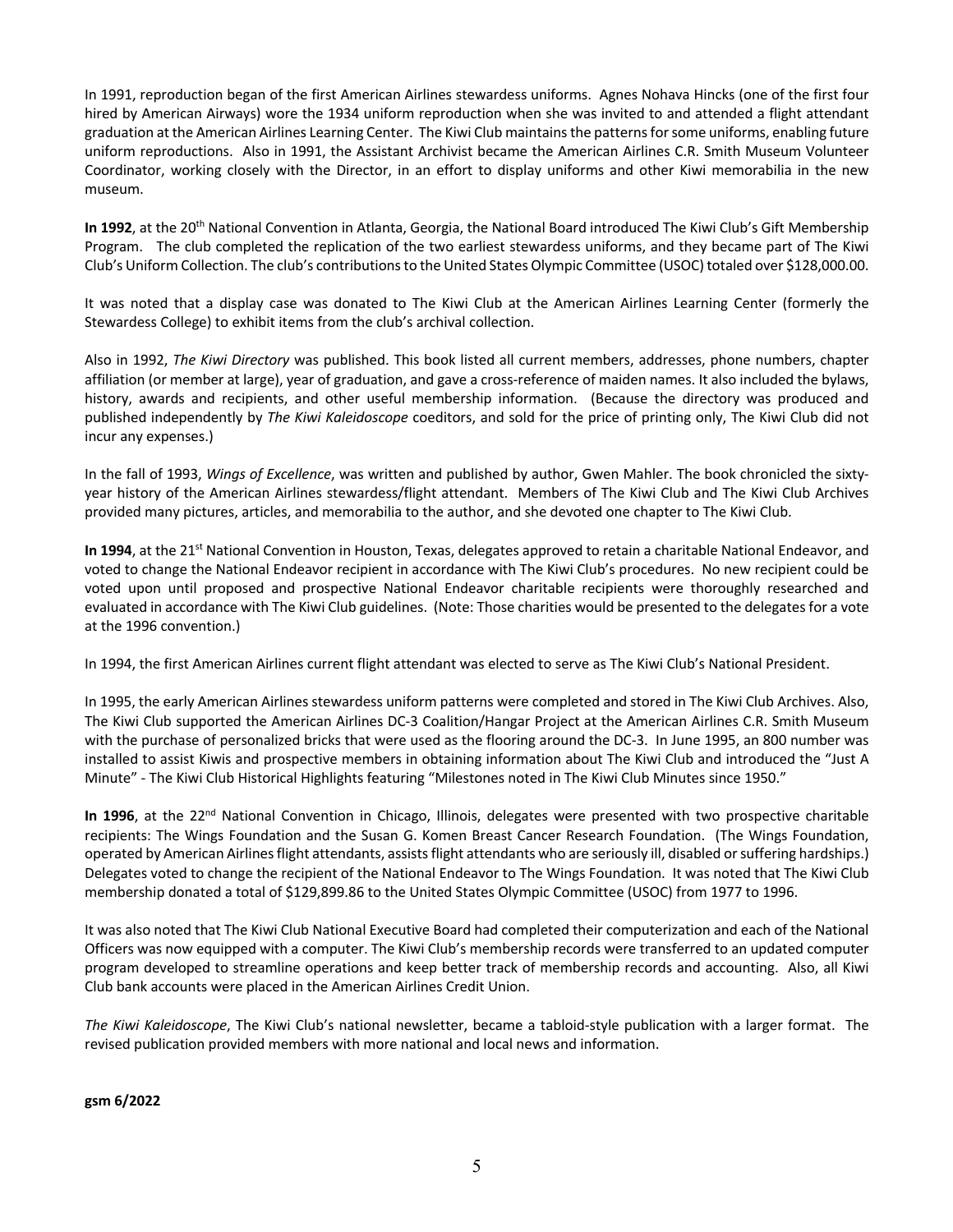In 1997, through vigorous recruitment efforts, a mailout invitation to join The Kiwi Club was sent to 346 "Early Out" American Airlines flight attendants, and a new Kiwi chapter was formed in Argentina. The Board explored the feasibility of offering an Internet home page, but it was deemed too expensive.

In 1998, the 23<sup>rd</sup> National Convention debuted its "Premier Cruise." This successful endeavor, on the Norwegian Cruise Line, *SS Leeward*, sailed from Miami with stops in Key West and Cozumel. Chapter charitable awards started being awarded in two categories – one for large chapters and one for small chapters, in accordance with membership recommendation. The silver

President's Cup was displayed, along with other Kiwi memorabilia, at the American Airlines C.R. Smith Museum.

American Airlines sponsored the 10<sup>th</sup> Anniversary Celebration of The Wings Foundation, at the American Airlines C.R. Smith Museum. The American Airlines/Kiwi Liaison and the National Board members participated in the event, along with members of the four Dallas/Fort Worth area Kiwi chapters, who acted as hostesses.

In 1999, Kiwis hosted National Endeavor Week in a joint effort with American Airlines and The Wings Foundation. The club purchased Y2K compliant computer hardware for the National Executive Board, updated its computer database along with Internet access, and obtained email access capability. All Board members became accessible to members by email. Also, the Board appointed a new National Traveling Uniform Coordinator.

**In 2000**, at the 24th National Convention in Palm Springs, California, American Airlines/Kiwi Liaison since 1979, Mary C. Raymond, became the third recipient of a National Honorary Membership to The Kiwi Club.

The Kiwi Club moved into the 21<sup>st</sup> Century by launching its website, establishing the domain name for The Kiwi Club – thekiwiclub.org. The Kiwi Club donated monies to the American Airlines 9/11 Memorial Fund in memory of the American Airlines crewmembers on Flights 11 and 77 on September 11, 2001.

In 2002, at the 25<sup>th</sup> National Convention in Fort Worth, Texas, The Kiwi Club celebrated its 50<sup>th</sup> anniversary in the same city where it all began in 1952. A special Kiwi Anniversary Calendar was completed. Also, in 2002, The Kiwi Club's Charter was renewed in the state of Texas. The Charter remains under permanent status according to a 1965 law.

A bylaw change opened membership to The Kiwi Club to all stewardesses/flight attendants from any airline acquired by or merged with American Airlines. Membership was now open to former stewardesses/flight attendants from Trans-Caribbean, Reno, TWA, and Ozark (acquired by TWA before purchase by American Airlines) in addition to AirCal. (This bylaw serves as a clarification from 1987.)

The Advisory Board, consisting of three past National Presidents, was reduced to one. American Airlines no longer provided a stipend to The Kiwi Club, and additionally the company eliminated travel passes for the National Board. The Kiwi Club has since become financially independent.

In 2004, at the 26<sup>th</sup> National Convention in Las Vegas, Nevada, a Web Hostess was named to maintain the club's growing website. Mary C. Raymond retired as the American Airlines/Kiwi Liaison.

The Board started publishing *The Kiwi Kaleidoscope* four times a year in an effort to keep the membership more informed. The club disconnected the 1-800-234-KIWI toll-free number, instituted in 1995, because it was not financially justifiable.

During the fall of 2004, The Kiwi Club honored the National Archivist with the retirement of the title "Archivist," because of her tireless efforts in collecting and storing Kiwi memorabilia. The title Historian replaced Assistant Archivist.

In January 2006, the Historian asked for assistance. The National Board named a Co-Historian to oversee the Vintage and Archival Uniform Collections. Their titles became Co-Historian/Archives (handling all memorabilia), and Co-Historian/Uniforms. Co-Coordinators continue to oversee the Traveling Uniform Collection.

A "President's Update" was introduced and sent to chapter presidents on a monthly basis keeping them updated and informed of national Kiwi happenings and business. All forms, letters, brochures, manuals, etc., were revised and made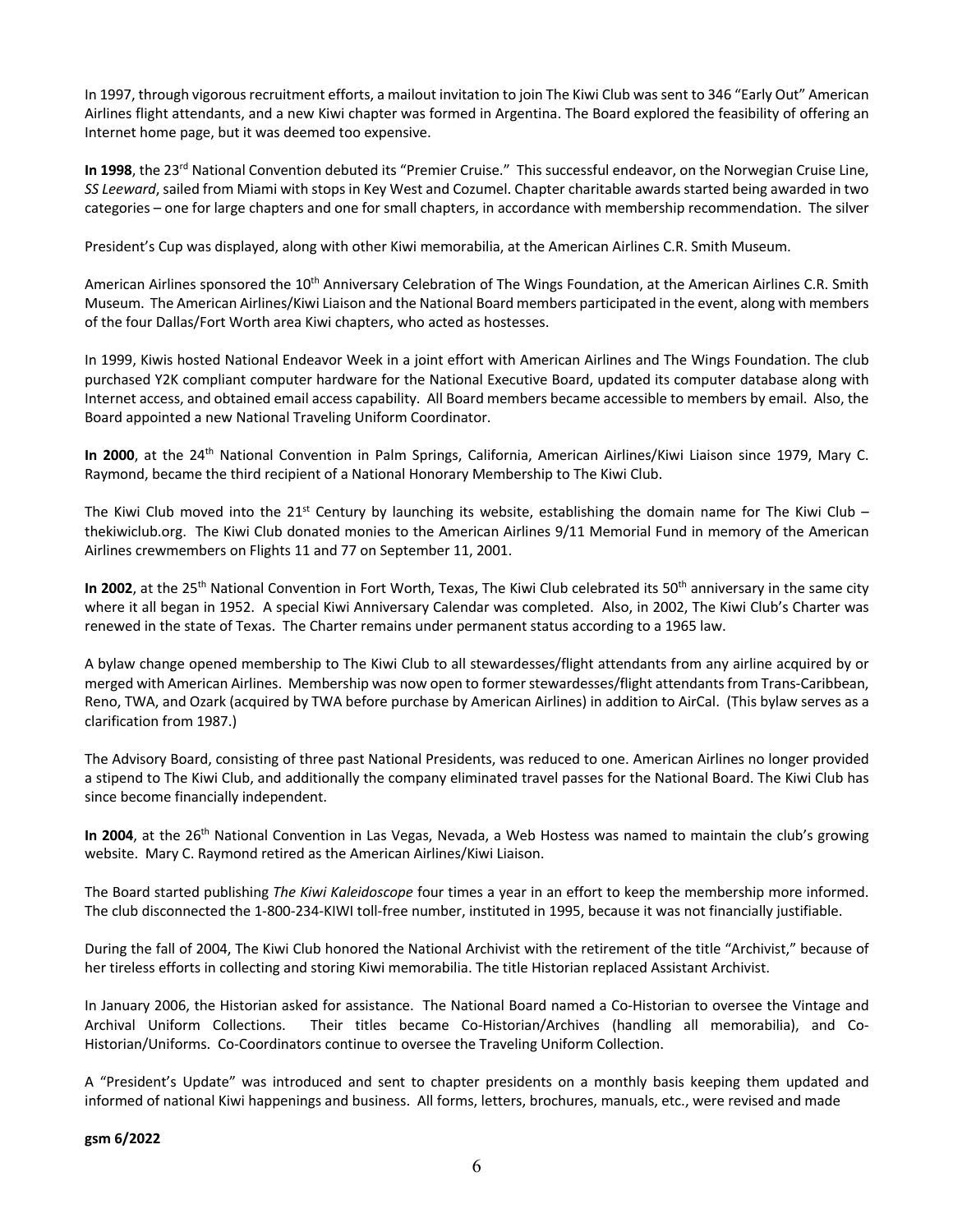consistent with The Kiwi Club's wings logo. The National Board started sending a special newsletter to members at large, but discontinued it after a few issues, because it was too expensive.

In 2006, at the 27<sup>th</sup> National Convention in San Diego, California, members learned that The Kiwi Club had contributed over \$116,000 to The Wings Foundation since 1996. The National Board returned to the original policy of presenting one chapter a charitable award for each category. The National Board also announced the establishment of the Polly Toll Goodman Award, an award recognizing and honoring an outstanding Kiwi.

The Kiwi Club website was expanded to include all of The Kiwi Club's forms, contracts, and guidelines for members' use in a downloadable format. The Web Hostess, along with the Co-Historian/Uniforms, worked on the monumental task of creating a new section of photographs with descriptions of all of the American Airlines stewardess/flight attendant uniforms. Additionally, the website was expanded to include current Kiwi news, events, photographs, chapter newsletters, and contacts for prospective members. The new Boutique section enabled individual members to sell their products online after paying a nominal fee. Chapters would have a free venue for selling items to benefit their charities.

**In 2008**, at the 28th National Convention in Houston, Texas, it was noted that the donations to the National Endeavor, The Wings Foundation, was \$161,866. An official Kiwi Club wings membership pin was created and mailed to all current members. Note: Prior to the Houston Convention, the American Airlines Credit Union printed and mailed the Call to Convention packets.

All of The Kiwi Club trophies were donated to the Tulsa Air and Space Museum and the American Airlines C.R. Smith Museum. The Memorial Award and the Millie Alford Membership Award are in Tulsa and the President's Cup, Kiwi Award of Merit and the Kay Hansen Award are at the American Airlines C.R. Smith Museum. The trophy and award history were compiled and placed on The Kiwi Club website.

**In 2010**, at the 29th National Convention in Philadelphia, PA, it was noted that the donations to the National Endeavor, The Wings Foundation, passed a milestone totaling \$201,693. A Chapter Presidents' Reception was inaugurated at the convention, giving chapter presidents a forum for voicing concerns and offering ideas.

During this term, The Kiwi Club National Board cultivated relationships with American Airlines Flight Service and base managers, taped a video for the flight service website, advertised in flight attendant mailboxes, and implemented a procedure to send retiring flight attendants an invitation to join The Kiwi Club, which resulted in an 18% increase of new members. Also, the National Board designed and published the Kiwi Public Relations Manual for chapter use, and implemented a communications umbrella. The vice president and treasurer duties changed with the vice president focusing on public relations and members, and the treasurer maintaining the club's database. Note: Prior to Convention, the American Airlines Credit Union printed and mailed the Call to Convention packets.

**In 2012**, The Kiwi Club celebrated their 60th anniversary in St. Petersburg Beach, Florida, with four Florida chapters hosting. Due to the success of the recruitment program focused upon recent retirees, membership increased by 10.49%. A recruiting poster was placed in all American Airlines crew bases and lounges. The poster was printed as a flyer and sent to all AA retirees, along with a personal letter, inviting them to join.

Delegates voted to open membership to American Eagle flight attendants since American Eagle is closely affiliated with American Airlines and serves as a feeder airline. The *Kiwi Kaleidoscope* went to digital color in its issues and continues to publish five issues per term. The Kiwi Club website was kept up to date, and more links were established, providing more news for members. The Convention Guidelines Manual was completed and printed. The Archival Uniform Collection is now

housed in donated storage space at American's headquarters, and a new Historian/Archival Uniform Collection was appointed to oversee the collection. The Co-Historian/Archives title was changed to Historian/Archives.

Honorary membership was bestowed on the American Airlines Flight Attendants who gave their lives in the line of duty on September 11, 2001. The total Kiwi Contributions to The Wings Foundation since 1995 is \$315,888. Note: The American Airlines Credit Union printed and mailed the Call to Convention packets prior to convention.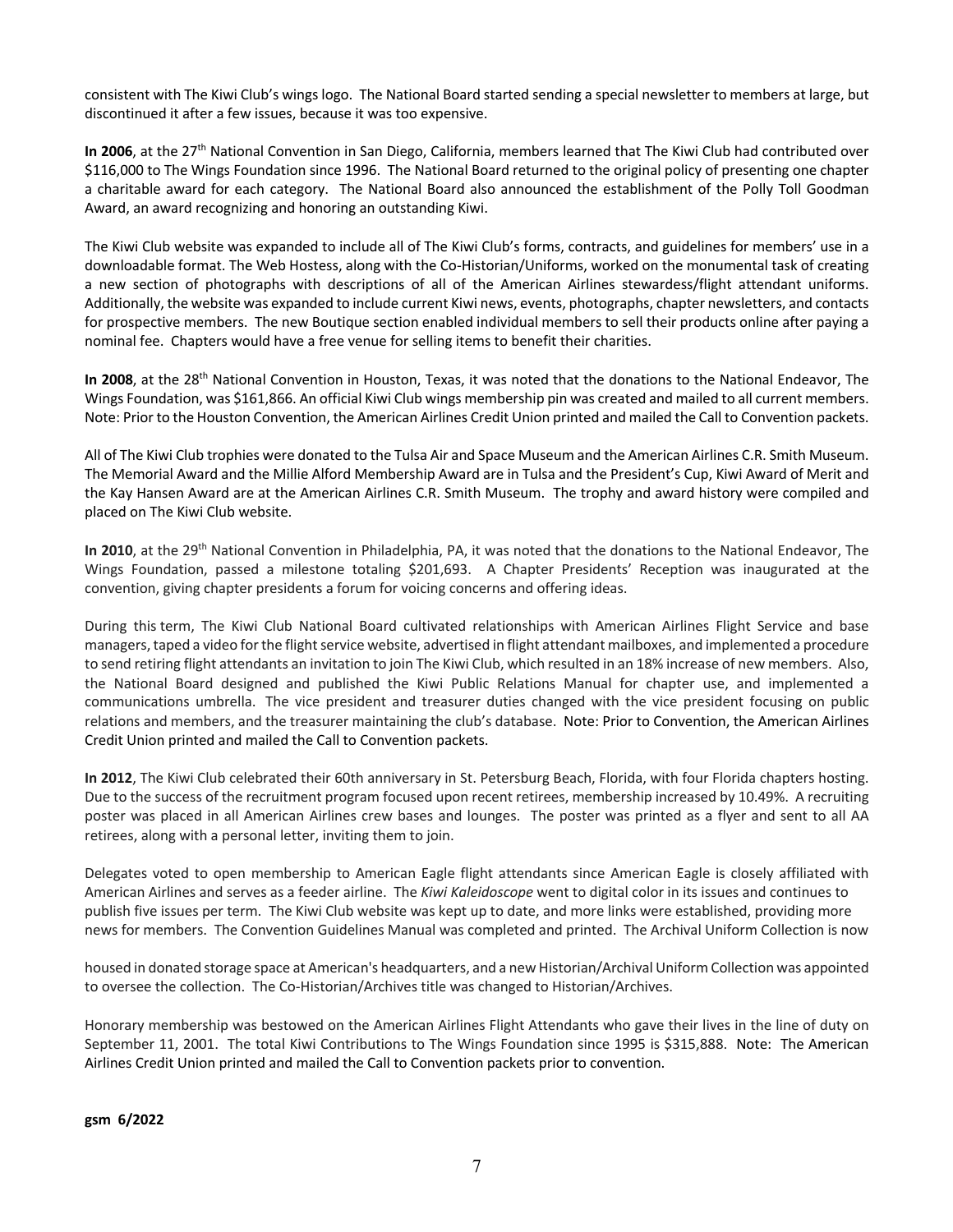**In 2014**, the 31st National Kiwi Club Convention was held in Las Vegas. There were 67 first time Convention attendees. TKC Archives and individual Kiwis donated items to a silent auction that raised \$1,486.00, and the proceeds benefitted Wings and The Kiwi Fund. During this term, for the first time, no proposals were submitted for the Delegates' consideration.

TKC relocated its archived items from the AA CR Smith Museum in 2013 to a secured storage area at American Airlines Headquarters. Two new Kiwi chapters, Club EWR (Newark) and Long Island formed, resulting in a total of 45 chapters.

With the 2013 merger, US Air flight attendants became eligible for membership in The Kiwi Club. TKC membership increased from 1152 to 1352 and the Membership at Large increased from 172 to 261.

The total amount given to Wings by TKC to date is: \$367,089.74.

**In 2016**, at the 32nd National Convention in San Francisco, California, it was noted that the donations to the National Endeavor, The Wings Foundation, during this term was over \$58,000. The total given to Wings by TKC is \$425,089.74.

A complete inventory of The Kiwi Club trophies, all stored at the C.R. Smith Museum and The Tulsa Air & Space Museum, took place. Delegates voted to change the wording of the membership affiliation Bylaw, Article III, Section 1, to include former and current (non-contracted) Flight Attendants of American Eagle, now Envoy. Delegates voted to change Standing Rule No. 15 by including the names of all eligible airlines.

Delegates voted to change new member dues, for those who have never before been a Kiwi, and join after September 1st of the odd-numbered year, to one-half of the established National Dues.

Members voted against a Proposal to raise National Dues by \$15.00.

Delegates voted to strike from the National Bylaws the reference of fourteen dollars (\$14.00) of the National Dues being designated for the convention fund.

**In 2018**, the 33rd National Convention was held in Oklahoma City, Oklahoma. The Kiwi Club trophies were retrieved from the C.R. Smith Museum and Tulsa Air and Space Museum. They were cleaned and placed on view at the Delegates Reception and Opening Luncheon in Oklahoma City. They are now in a private residence for easy access.

TKC Traveling Uniform collection was presented at American Airlines Headquarters which allowed TKC name to be noticed by all the local and new AA Dignitaries in attendance. A style show of the uniforms was also presented at the Opening Luncheon in Oklahoma City.

The EBLAST was set up to send members with email TKC Kaleidoscope saving TKC over \$5000.00. The EBLAST enabled updates to be sent to all Kiwis with the touch of a finger.

All forms on the website were updated.

A Bylaw change to re-instate the position of National 2<sup>nd</sup> Vice President was approved at the Delegates meeting. This will allow the duties of National Treasurer to be split as it had become too great a job for one volunteer position.

Article V – Officers and their Election of the TKC Bylaws were changed to include all eligible members to serve on committees for the Delegates meeting.

The Wings Foundation received \$83.658.87 in donations this term and a total \$507,011.01 since 1996.

The Silent Auction was again held at the convention and raised over \$2000.00 for Wings Foundation and The National Kiwi Fund.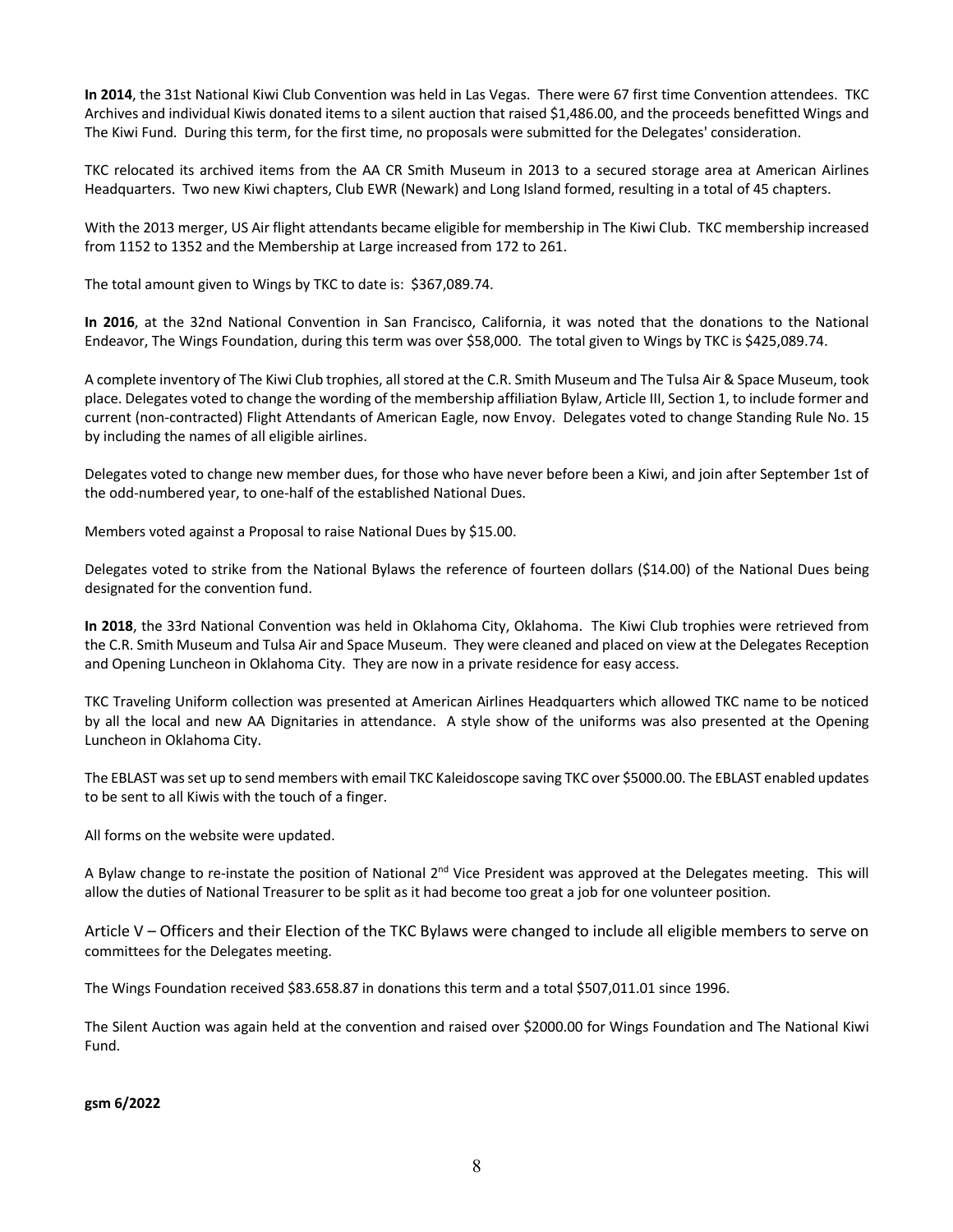We welcomed Western New York Chapter and have the possibility of two more chapters. As of convention, we had 44 Chapters and 1223 members including 22 Life Members. There were 142 new members and unfortunately 35 members who flew west.

**In 2020**, the Covid-19 Coronavirus pandemic caused the cancellation of the 34th National Convention in Las Vegas, NV. Delegates voted using online ballots, and the National Board held its final meeting via Zoom. The Lifetime Membership Award was given to Jane McDonald Jamison.

Comping over age 80 dues to members should now be considered by the individual chapter, on an as needed basis. If the chapter cannot financially handle it, it can be brought to National for consideration by board approval.

Research proved our Memorial Award for the first stewardess to lose her life in the line of duty was not Perla Gasparini in 1936, but Ada Huckeby in 1934, and the award now reflects this.

Chapter information – Pacific Northwest and Nashville Music City were both formed. Chicago, Ft. Worth, and Cincinnati have disbanded with some members joining other local chapters or becoming MALs**.** 

The Kaleidoscope will now be emailed to members, 4 issues a year with approximately 100 still being sent by USPS.

The National Kiwi Fund form on TKC website was updated to read "voted on by the chapter board" instead of "the entire membership."

A Kiwi travel club was formed. However, the first trip was cancelled due to the Covid-19 pandemic.

TKC is included in the design and construction of both the new Lodge at AA's Corporate Headquarters and C.R. Smith Museum. The Museum will house the Graduation Staircase and Medallion from The Stewardess College.

There are now 1,186 members, 122 new, 20 Life Members, 11 comped. 73 are current f/as.

Wings contribution this term was \$86,411.00 for a total of \$593,422.00 since 1996.

**In 2022,** the 35th National Convention was held in Ft. Worth, Texas at the Worthington Hotel where TKC started originally.

During this term, most of the NEB meetings were held in person, virtually, via Zoom and a combination of both.

The Kiwi Club Archives were moved into a secure space in the apartment complex of our Historian/Archivist.

The Kiwi Club trophies are now located and secured in Mount Juliet, TN.

There are now 1168 members, 212 new members, 19 Life Members, 79 are current Flight Attendants. We have a total of 1142 paying members currently.

The Kaleidoscope was mailed twice during this term via USPS. All other issues were sent via Constant Contact to all Kiwis and posted on The Kiwi website. Approximately 4 issues with approximately 89 still being sent by USPS to those that have no computer or cannot read the online version.

Chapter information – Our Vice President added a new chapter in Hawaii. Na Manu O Honolulu Chapter.

Our Traveling uniforms collection is located in Atlanta.

Our Historical/Archived Uniform Collection has been moved to a room at the American Airlines Campus under the direction of our new Curator. The name for this support staff position has been changed to: Curator, Archival Uniform Collection.

Standing Rule #1 was amended to read:

National Officers of The Kiwi Club may hold office in a local chapter while serving on the National Executive Board. They may NOT serve as chapter delegate at the Kiwi convention.